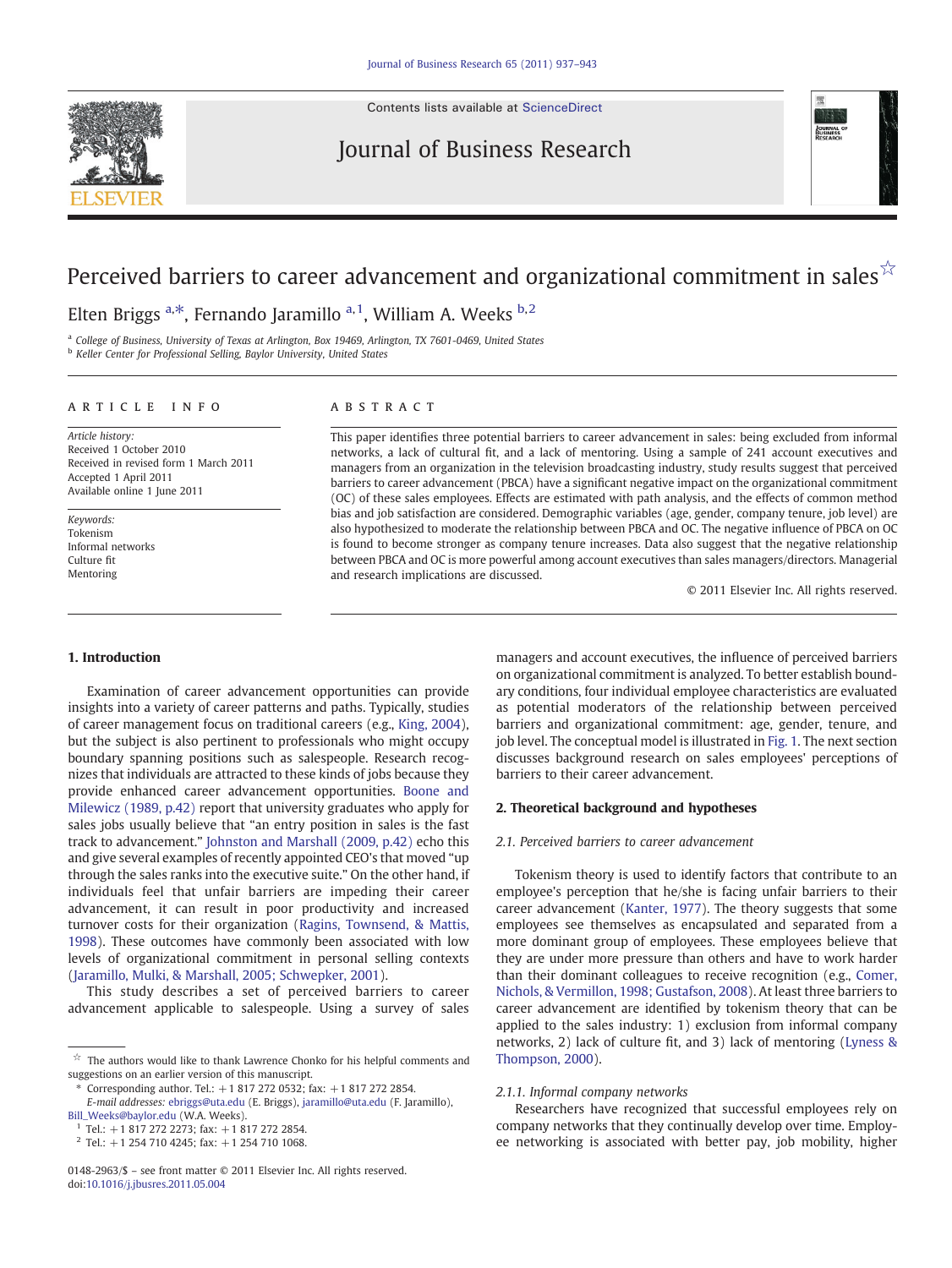<span id="page-1-0"></span>

Fig. 1. Conceptual model.

performance evaluations, and career advancement (e.g., [Cross &](#page--1-0) [Thomas, 2008](#page--1-0)). Company networks are often classified as formal or informal. Although both network types can help employees' achieve higher performance, research shows that top performing employees are those who recognize and rely on the power of informal company networks [\(Armstrong, 2003; Cross & Thomas, 2008](#page--1-0)). These kinds of networks help employees recognize how collaborative work is actually occurring and how company resources and power are distributed. Informal networks are more adaptive and can move diagonally or elliptically through the organizational chart to get work done ([Krackhardt & Hanson, 1994\)](#page--1-0). Further, [Ragins et al. \(1998\)](#page--1-0) find that eighty-five percent of women executives consider networking with influential colleagues to be an important strategy for breaking the glass ceiling. This suggests that employees who believe they are excluded from these informal networks will perceive it as a barrier to their career advancement.

#### 2.1.2. Culture fit

A common theme regarding the underlying theories of fit is that they share an interest in the role of both person and situation in contributing to behavior, and that they suggest correspondence or fit between individuals and their environments yields positive psychological consequences [\(Ehrhart, 2006; Lopez, Babin, & Chung, 2009](#page--1-0)). Difficulties attributable to a perceived lack of culture fit can be explained by reasoning from social identity theory ([Ashforth & Mael,](#page--1-0) [1989; O'Reilly, Chatman, & Caldwell, 1991\)](#page--1-0). Employees evaluate their membership in social groups that coexist in an organization. When characteristics of employees are atypical compared to a majority of others, they assume the role of out-group members rather than ingroup members ([Lopez & McMillan-Capehart, 2002\)](#page--1-0). The out-group employees experience a lack of fit to the organizational culture. Ingroups and out-groups compete over power and organizational resources, and regularly in-groups win this struggle while out-groups are left out [\(Lopez & McMillan-Capehart, 2002](#page--1-0)). In addition, in-group members impose additional performance pressures on members of the out-group, making it more difficult for them to succeed in the work environment ([Comer et al., 1998](#page--1-0)). Thus, when employees don't feel that they fit with the culture of their organization, it may also be perceived as a barrier to their career advancement.

#### 2.1.3. Mentoring

There is compelling evidence to suggest that mentoring can have a profound impact on employees. [Fine and Pullins \(1998\)](#page--1-0) describe a variety of benefits from mentoring, including exposure and visibility, protection, confirmation, counseling, and friendship. Sales scholars have defined mentoring as "a career-oriented relationship between a more senior salesperson or manager (mentor) and a junior or newly hired salesperson (protégé) initiated for the development of the protégé's understanding of his or her roles, the social and political nature of the organization, and the advancement of the protégé's career" ([Brashear, Bellenger, Boles, & Barskdale, 2006, p. 8\)](#page--1-0). Mentors are viewed by employees as being capable of pulling them along in their quest for upward mobility ([Comer et al., 1998\)](#page--1-0), so individuals lacking mentoring can be at a significant disadvantage when it comes to their career progress [\(Richard, Taylor, Barnett, & Nesbit, 2002](#page--1-0)). Thus, a lack of mentoring is likely to be perceived as a barrier to one's career advancement.

#### 2.2. Perceived barriers to career advancement and organizational commitment

Organizational commitment may be described as an attitude that reflects the "strength of an individual's identification with and involvement in a particular organization" ([Mowday, Steers, and](#page--1-0) [Porter, 1979, p. 226](#page--1-0)). This definition specifically captures the affective dimension of organizational commitment. Several antecedents to this type of commitment have been examined, including personal characteristics (i.e., age, gender, etc.), job characteristics (i.e., scope, variety, etc.), organizational characteristics (size, centralization), and group/leader relations ([Mathieu & Zajac, 1990](#page--1-0)). In the context of personal selling, organizational commitment is an especially important outcome, since the positive relationship between organizational commitment and performance has been found to be stronger for sales employees than for nonsales employees ([Jaramillo et al., 2005](#page--1-0)).

[Rousseau \(1990\)](#page--1-0) demonstrated that career advancement is a key aspect of an employee's psychological contract with his/her organization. Psychological contracts simply entail employees' beliefs regarding reciprocal obligations involving their companies ([Rousseau,](#page--1-0) [1989\)](#page--1-0). When employees work hard, they expect that advancement opportunities will be made available to them. When individuals perceive there to be barriers within the organization that would hinder their advancement in spite of their efforts, the psychological contract is violated. Issues related to career advancement have been found to be the most popular sources of breaches to psychological contracts [\(Hamel, 2009; Kickul, 2001](#page--1-0)). Since psychological contracts are unwritten, breaches to these contracts are generally perceptual. Whether or not these perceptions are accurate, past research suggests that contract breaches are negatively associated with job attitudes [\(Kickul, 2001; Robinson & Rousseau, 1994\)](#page--1-0). Thus, it is hypothesized:

H1. Perceived barriers to career advancement are negatively related to sales employee's organizational commitment.